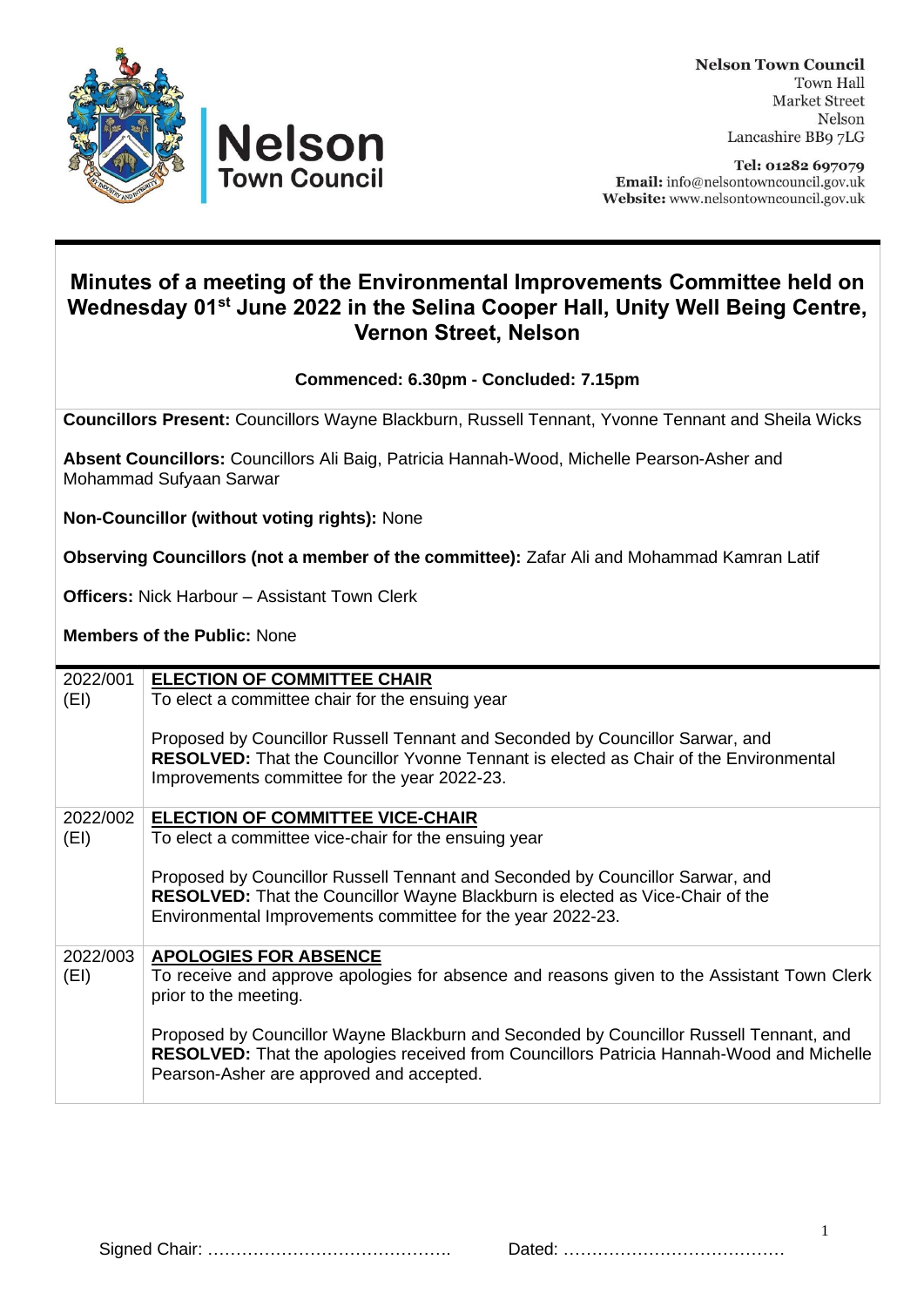| 2022/004<br>(EI) | <b>DECLARATIONS OF INTERESTS</b><br>To receive disclosures of personal and prejudicial interests from members on matters to be<br>considered at the meeting. Officers are required to make a formal declaration about council<br>contracts where the employee has a financial interest.                                                                       |
|------------------|---------------------------------------------------------------------------------------------------------------------------------------------------------------------------------------------------------------------------------------------------------------------------------------------------------------------------------------------------------------|
|                  | None declared.                                                                                                                                                                                                                                                                                                                                                |
| 2022/005<br>(EI) | <b>ADJOURNMENT FOR PUBLIC PARTICIPATION</b><br>To adjourn the meeting for 15 minutes to allow members of the public to make representation<br>on the business of the agenda for the meeting. No resolutions can be under public<br>participation.                                                                                                             |
|                  | No members of the public present.                                                                                                                                                                                                                                                                                                                             |
| 2022/006<br>(EI) | <b>MINUTES</b><br>To approve the draft minutes of the Environmental Improvements committee meeting held on<br>02 March 2022 (previously circulated)                                                                                                                                                                                                           |
|                  | Proposed by Councillor Blackburn and Seconded by Councillor Russell Tennant, and<br>RESOLVED: That the draft minutes of the Environmental Improvements committee meeting<br>held on the 02 March 2022 be confirmed as a true record and be signed by the Chair.                                                                                               |
| 2022/007<br>(EI) | <b>CLIMATE EMERGENCY ISSUES</b><br>A standing item to identify and consider council initiatives which will help deal with the climate<br>emergency through Nelson Town Council's functions, facilities, and any other remit.                                                                                                                                  |
|                  | Whilst no new climate emergency issues were identified, Members discussed the possibility of<br>setting up a Climate Emergency Issues Working Group. With this item not specifically stating<br>the formation of a working group and only for raising any new issues, it was agreed that this<br>would be placed on a future agenda for specific discussions. |
|                  | Proposed by Councillor Russell Tennant and Seconded by Councillor Yvonne Tennant, and<br>RESOLVED: That an item is placed on a future meeting to discuss the possibility of forming a<br>Climate Emergency Working Group.                                                                                                                                     |
| 2022/008<br>(EI) | UNITED NATIONS SUSTAINABILITY GOALS<br>To discuss United Nations Sustainability Goals as requested to be placed on this agenda at the<br>previous meeting.                                                                                                                                                                                                    |
|                  | Proposed by Councillor Russell Tennant and Seconded by Councillor Sarwar, and<br>RESOLVED: That this matter is looked at by the Climate Emergency Issues Working Group once<br>it has been officially formed.                                                                                                                                                 |
| 2022/009<br>(EI) | <b>ENVIRONMENTAL PROJECTS (PICK UP FOR PENDLE)</b><br>To receive an update from Members around the latest Pick up for Pendle projects which they<br>have undertaken across the different wards.                                                                                                                                                               |
|                  | Councillors from all wards had recently attended a litter pick around the Home Bargains area of<br>the town. This took place one Saturday morning for a couple of hours where a large amount of<br>litter was cleared from the shrubbery in the surrounding area.                                                                                             |
|                  | Councillor Faraz Ahmad had conducted a number of litter picks in the Walverden area<br>alongside other Councillors and residents.                                                                                                                                                                                                                             |
|                  | Given the upcoming Britain in Bloom competition, Members decided that the town centre<br>should again be concentrated on for the next two projects.                                                                                                                                                                                                           |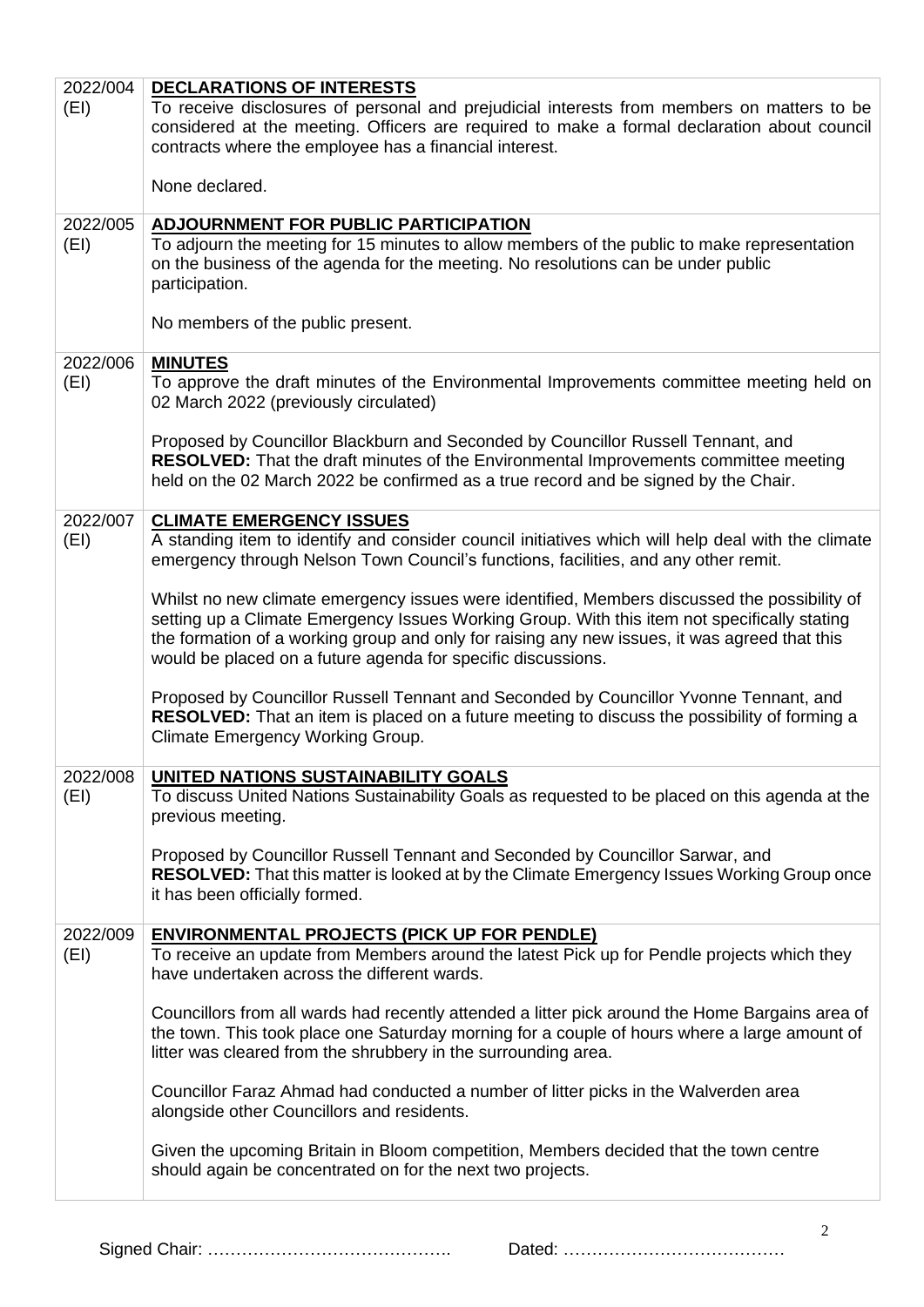|                  | Proposed by Councillor Blackburn and Seconded by Councillor Russell Tennant, and<br>RESOLVED: That town centre litter picks are arranged for 18 <sup>th</sup> June and 09 <sup>th</sup> July and all all<br>Councillors are requested to attend.                                                                                                                                                                            |
|------------------|-----------------------------------------------------------------------------------------------------------------------------------------------------------------------------------------------------------------------------------------------------------------------------------------------------------------------------------------------------------------------------------------------------------------------------|
| 2022/010<br>(EI) | <b>ALLOTMENTS MANAGEMENT</b><br>To receive an update from Adrian Barrett with feedback from actions discussed at the last<br>Allotments Society meeting.                                                                                                                                                                                                                                                                    |
|                  | The Assistant Town Clerk had spoken with Adrian Barrett prior to the meeting and provided a<br>brief update for the latest goings on with the allotments in and around Nelson. Lots of applications<br>continue to be submitted by residents for allotments sites. These are passed on to Adrian who<br>sends them off to the relevant site where the application is for.                                                   |
|                  | The Allotments Society are due to meet on Tuesday 07 <sup>th</sup> June where they will update on progress<br>at each site and also collect rents from allotment holders.                                                                                                                                                                                                                                                   |
|                  | Councillor Blackburn had been speaking to residents about allotment ownership on the site at<br>Cemetery Allotments. He will speak with Adrian Barrett about this issue.                                                                                                                                                                                                                                                    |
|                  | Members noted the update.                                                                                                                                                                                                                                                                                                                                                                                                   |
|                  | Action: Councillor Blackburn to speak with Adrian Barrett about the site at Cemetery Allotments.                                                                                                                                                                                                                                                                                                                            |
| 2022/011<br>(EI) | <b>PIGEON ISSUES</b><br>To receive an update around the Pigeon Issues in the town centre which was requested at the<br>last meeting to become a standing item on the agenda.                                                                                                                                                                                                                                                |
|                  | Issues with pigeons underneath the railway bridge now appear to be dealt with and the<br>footpath below it has been jet washed by Pendle Borough Council.                                                                                                                                                                                                                                                                   |
|                  | Now the summer months are here, problems are again starting to rise with people feeding<br>pigeons in and around the town centre. The main area seems to be outside the entrance area<br>to Pendle Rise Shopping Centre.                                                                                                                                                                                                    |
|                  | Members asked that Pendle Borough Council be contacted again to ask about the possibility of<br>Enforcement Officers issuing on the spot fines to people who throw food down for pigeons. It<br>was also suggested that a copy of the recently designed leaflets around the health issues with<br>feeding pigeons is published on the new electronic signage in the town centre to inform<br>residents of the problem.      |
|                  | Members noted the update.                                                                                                                                                                                                                                                                                                                                                                                                   |
|                  | Action: The Assistant Town Clerk to contact Pendle Borough Council officers with regards to<br>the signage information and the remit of the Enforcement Officers.                                                                                                                                                                                                                                                           |
| 2022/012<br>(EI) | <b>PARKS</b><br>To receive an update around any environmental issues arising in Nelson's parks following site<br>visits from Councillors of this committee.                                                                                                                                                                                                                                                                 |
|                  | No environmental issues were identified at this meeting, although Councillor Sarwar did note<br>that he had received several complaints from local residents who suspected some people were<br>meeting in the parks to conduct drug deals. Whilst this is clearly a Police matter, it was also<br>suggested that Councillor Sarwar may wish to liaise with the local Parks Friends Groups to<br>discuss the matter further. |
|                  | Members noted the update.                                                                                                                                                                                                                                                                                                                                                                                                   |

Signed Chair: ……………………………………. Dated: …………………………………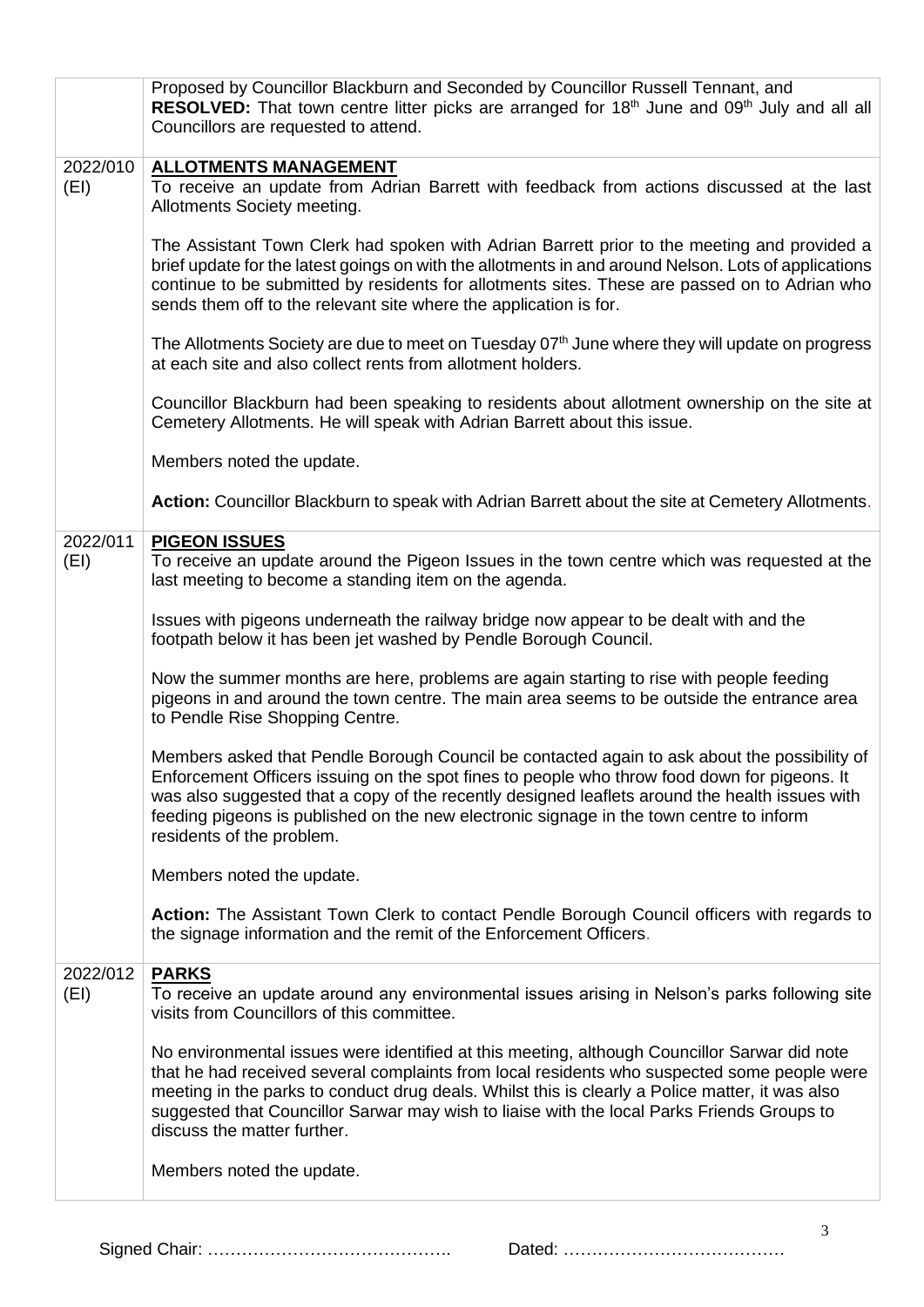|                  | Action: The Assistant Town Clerk to send Councillor Sarwar the contact details for the local<br>Parks Friends Groups.                                                                                                                                                                                                                                                                                                                                                                                                                                                                                                                                                                                                                                                                                                                       |
|------------------|---------------------------------------------------------------------------------------------------------------------------------------------------------------------------------------------------------------------------------------------------------------------------------------------------------------------------------------------------------------------------------------------------------------------------------------------------------------------------------------------------------------------------------------------------------------------------------------------------------------------------------------------------------------------------------------------------------------------------------------------------------------------------------------------------------------------------------------------|
|                  |                                                                                                                                                                                                                                                                                                                                                                                                                                                                                                                                                                                                                                                                                                                                                                                                                                             |
| 2022/013<br>(EI) | <b>NELSON IN BLOOM</b><br>To discuss Nelson in Bloom as requested to be placed on this agenda at the previous meeting.                                                                                                                                                                                                                                                                                                                                                                                                                                                                                                                                                                                                                                                                                                                      |
|                  | Councillor Tennant reminded Members that the Council had now overtaken the planters which<br>Nelson in Bloom used to maintain in the town centre. These are due to be filled next week with<br>new plants to match the ones which have been installed this week. Nelson in Bloom members<br>will be concentrating on other projects – namely the Sagar Street War Memorial.                                                                                                                                                                                                                                                                                                                                                                                                                                                                 |
|                  | Councillor Ali and the Assistant Town Clerk had recently been out on a site visit around the town<br>centre in preparation for the upcoming Britain in Bloom judging day. This has now been set for<br>Tuesday 12 <sup>th</sup> July 2022. The new lighting planters have been installed throughout the town centre<br>but a number of issues the judges picked up on last year remain. Weeding needs to be done in<br>the main area, signage needs cleaning and the benches all could do with painting or varnishing.<br>If these improvements are made, it will of course mean there would be a better chance of<br>achieving a Gold Award for Nelson Town Centre. It is up to the Council which area the judges<br>view, so a route needs planning around the best areas of the town which are likely to impress<br>the judges the most. |
|                  | Proposed by Councillor Ali and Seconded by Councillor Sarwar, and<br>RESOLVED: That Councillor Ali and the Assistant Town Clerk are assigned to plan the route to<br>take the judges on 12 <sup>th</sup> July, and that the Town Council handyman is requested to work in the<br>town centre in the week leading up to the judges visit to ensure that the town centre is as clean<br>as possible. Councillors are also to be requested to litter pick the area the weekend before the<br>visit.                                                                                                                                                                                                                                                                                                                                            |
| 2022/014         | <b>SAGAR STREET WAR MEMORIAL</b>                                                                                                                                                                                                                                                                                                                                                                                                                                                                                                                                                                                                                                                                                                                                                                                                            |
| (EI)             | To discuss the Sagar Street War Memorial as requested to be placed on this agenda at the<br>previous meeting.                                                                                                                                                                                                                                                                                                                                                                                                                                                                                                                                                                                                                                                                                                                               |
|                  | Councillor Tennant informed Members that Nelson in Bloom team are planning on doing some<br>work to the Sagar Street War Memorial if they can get the required funding.                                                                                                                                                                                                                                                                                                                                                                                                                                                                                                                                                                                                                                                                     |
|                  | The memorial has been left unattended for some time now as the team had been concentrating<br>on the town centre area. Some of the plants at the site have now become overgrown and too big<br>for the area.                                                                                                                                                                                                                                                                                                                                                                                                                                                                                                                                                                                                                                |
|                  | Members suggested that with the new McDonalds site potentially opening soon across the road<br>from the memorial that they could be contacted to help maintain the site. It is likely there will be<br>excess build up of waste around the area being so close to the memorial so it is vital that regular<br>checks are conducted and the area remains free from rubbish.                                                                                                                                                                                                                                                                                                                                                                                                                                                                  |
|                  | Action: The Assistant Town Clerk to speak to Pendle Borough Council to check the details on<br>what has been agreed with McDonalds in terms of keeping the site and surrounding areas free<br>from litter.                                                                                                                                                                                                                                                                                                                                                                                                                                                                                                                                                                                                                                  |
|                  | Councillor Blackburn also noted that the 80 <sup>th</sup> anniversary of the end of World War II is coming in<br>2025 and that the Council should keep this in mind for plans over the coming months for the War<br>Memorial.                                                                                                                                                                                                                                                                                                                                                                                                                                                                                                                                                                                                               |
|                  | Members noted the update.                                                                                                                                                                                                                                                                                                                                                                                                                                                                                                                                                                                                                                                                                                                                                                                                                   |
| 2022/015         | <b>ANY ITEMS FOR DISCUSSION FOR A FUTURE AGENDA</b>                                                                                                                                                                                                                                                                                                                                                                                                                                                                                                                                                                                                                                                                                                                                                                                         |
| (EI)             | To notify the Clerk of any matters for inclusion on the agenda of the next meeting.                                                                                                                                                                                                                                                                                                                                                                                                                                                                                                                                                                                                                                                                                                                                                         |